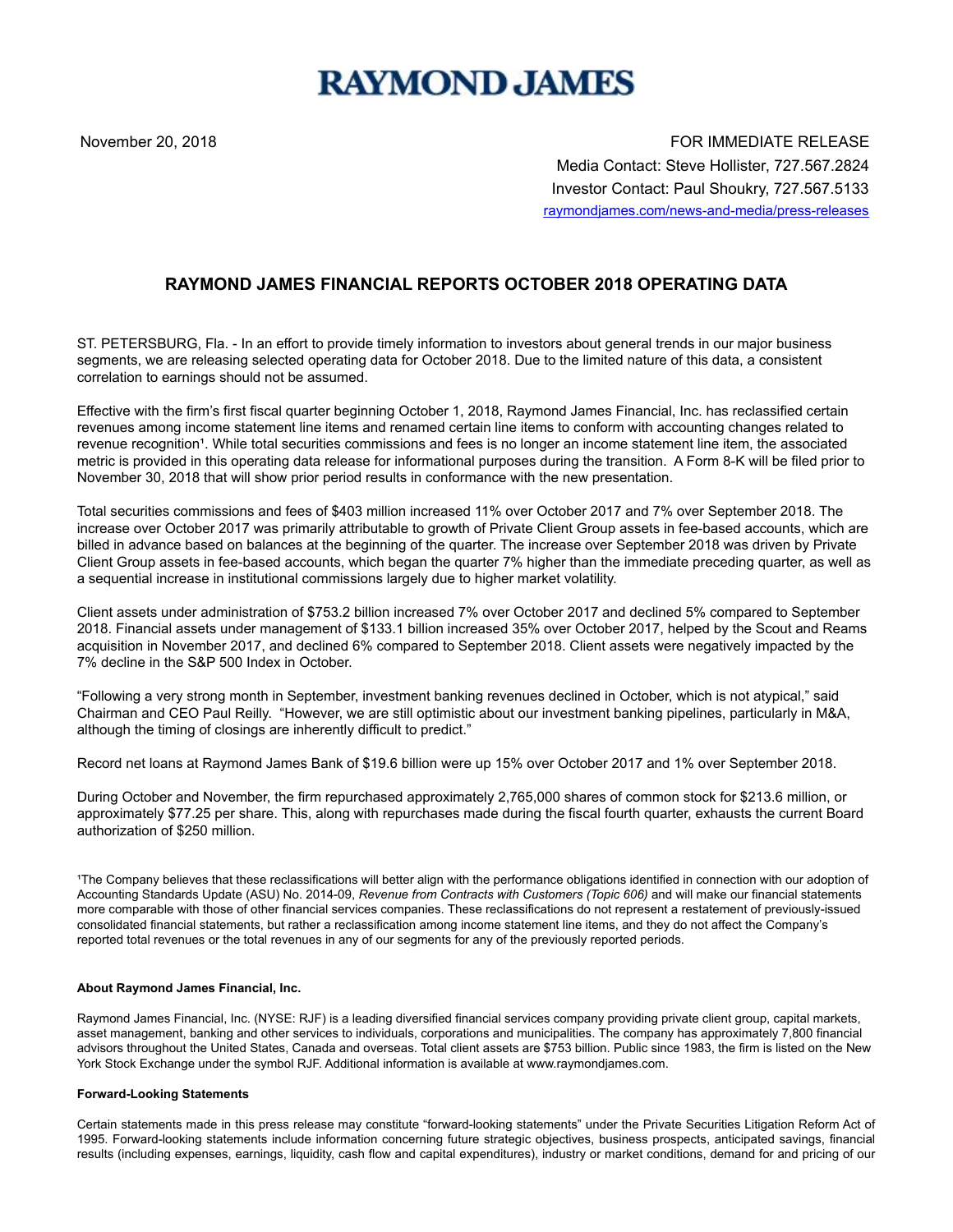products, acquisitions and divestitures, anticipated results of litigation, regulatory developments, and general economic conditions. In addition, words such as "believes," "expects," "anticipates," "intends," "plans," "estimates," "projects," "forecasts," and future or conditional verbs such as "will," "may," "could," "should," and "would," as well as any other statement that necessarily depends on future events, are intended to identify forwardlooking statements. Forward-looking statements are not guarantees, and they involve risks, uncertainties and assumptions. Although we make such statements based on assumptions that we believe to be reasonable, there can be no assurance that actual results will not differ materially from those expressed in the forward-looking statements. We caution investors not to rely unduly on any forward-looking statements and urge you to carefully consider the risks described in our filings with the Securities and Exchange Commission (the "SEC") from time to time, including our most recent Annual Report on Form 10-K and subsequent Quarterly Reports on Form 10-Q, which are available at www.raymondjames.com and the SEC's website at www.sec.gov. We expressly disclaim any obligation to update any forward-looking statement in the event it later turns out to be inaccurate, whether as a result of new information, future events, or otherwise.